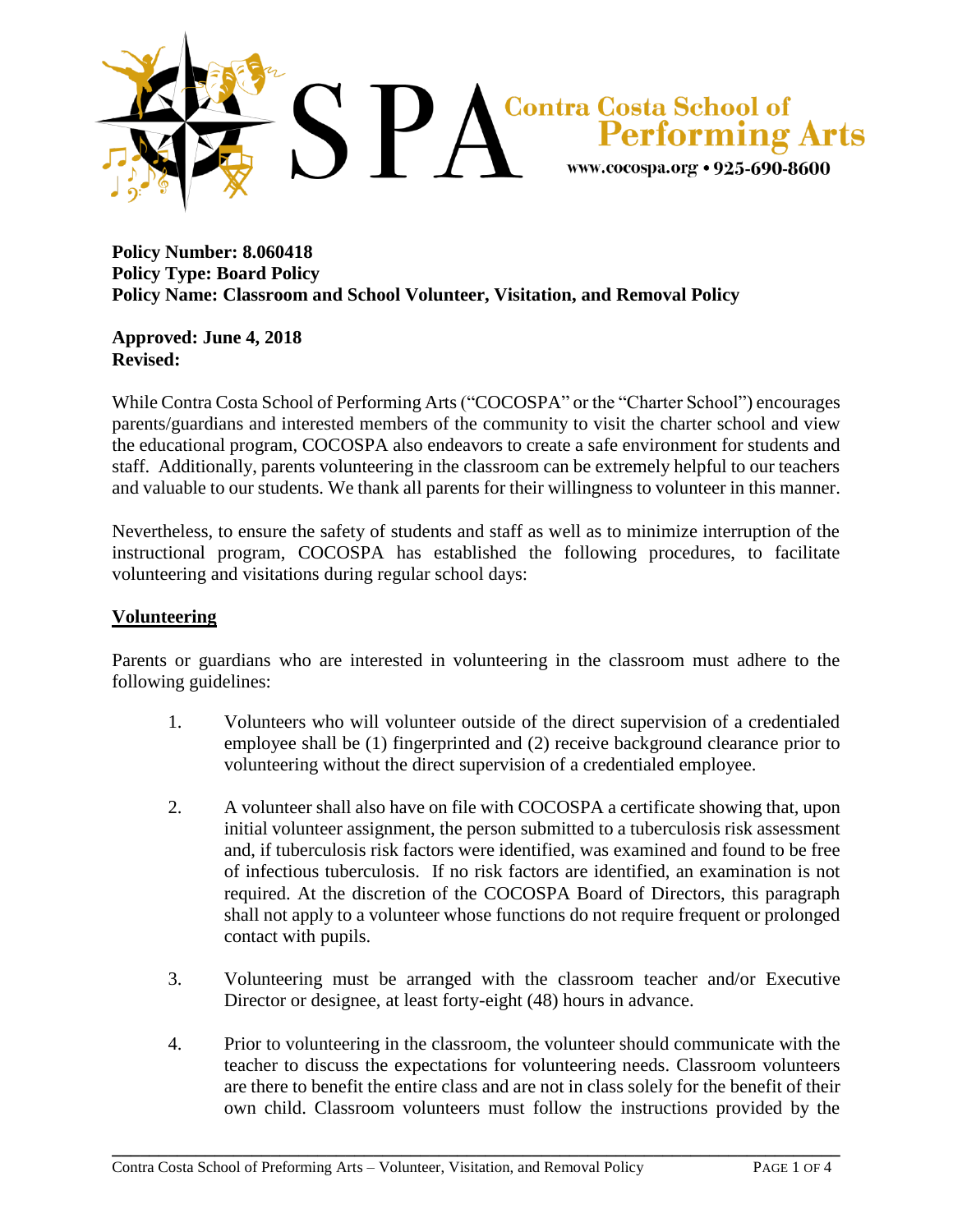classroom teacher or aide. Classroom rules also apply to volunteers to ensure minimal distraction to the teacher. If a volunteer is uncomfortable following the direction of the teacher or aid the volunteer may leave their volunteer position for that day.

- 5. Information gained by volunteers regarding students (e.g. academic performance or behavior) is to be maintained in strict confidentiality.
- 6. Volunteers shall follow and be governed by all other guidelines indicated elsewhere in this Policy. This includes, but is not limited to, the process of registering and signing out of the campus at the main office as indicated below.
- 7. This Policy does not authorize COCOSPA to permit a parent/guardian to volunteer or visit the campus if doing so conflicts with a valid restraining order, protective order, or order for custody or visitation issued by a court of competent jurisdiction.

# **Visitation**

- 1. Visits during school hours should first be arranged with the teacher and Executive Director or designee, at least forty-eight (48) hours in advance. If a conference is desired, an appointment should be set with the teacher during non-instructional time, at least forty-eight (48) hours in advance. Parents seeking to visit a classroom during school hours must first obtain the approval of the classroom teacher and the Executive Director or designee.
- 2. All visitors shall sign-in at the COCOSPA Front Desk and will receive a visitor pass immediately upon entering any school building or grounds when during regular school hours. When registering, the visitor is required to provide his/her name, address, age (if under 21), his/her purpose for entering school grounds, and proof of identity. For purposes of school safety and security, the Executive Director or designee has designed a visible means of identification for visitors while on school premises and expects that these be worn at all times while on campus.
- 3. Except for unusual circumstances, approved by the Executive Director, COCOSPA visits should not exceed approximately sixty (60) minutes in length and may not occur more than twice (2) per semester.
- 4. While on campus, visitors are to enter and leave classrooms as quietly as possible, not converse with any student, teacher, or other instructional assistant unless permitted, and not interfere with any school activity. No electronic listening or recording device may be used in a classroom without the teacher's and Executive Director's written permission.
- 5. Before leaving campus, the visitor shall return the visitor pass and sign-out at the COCOSPA Front Desk.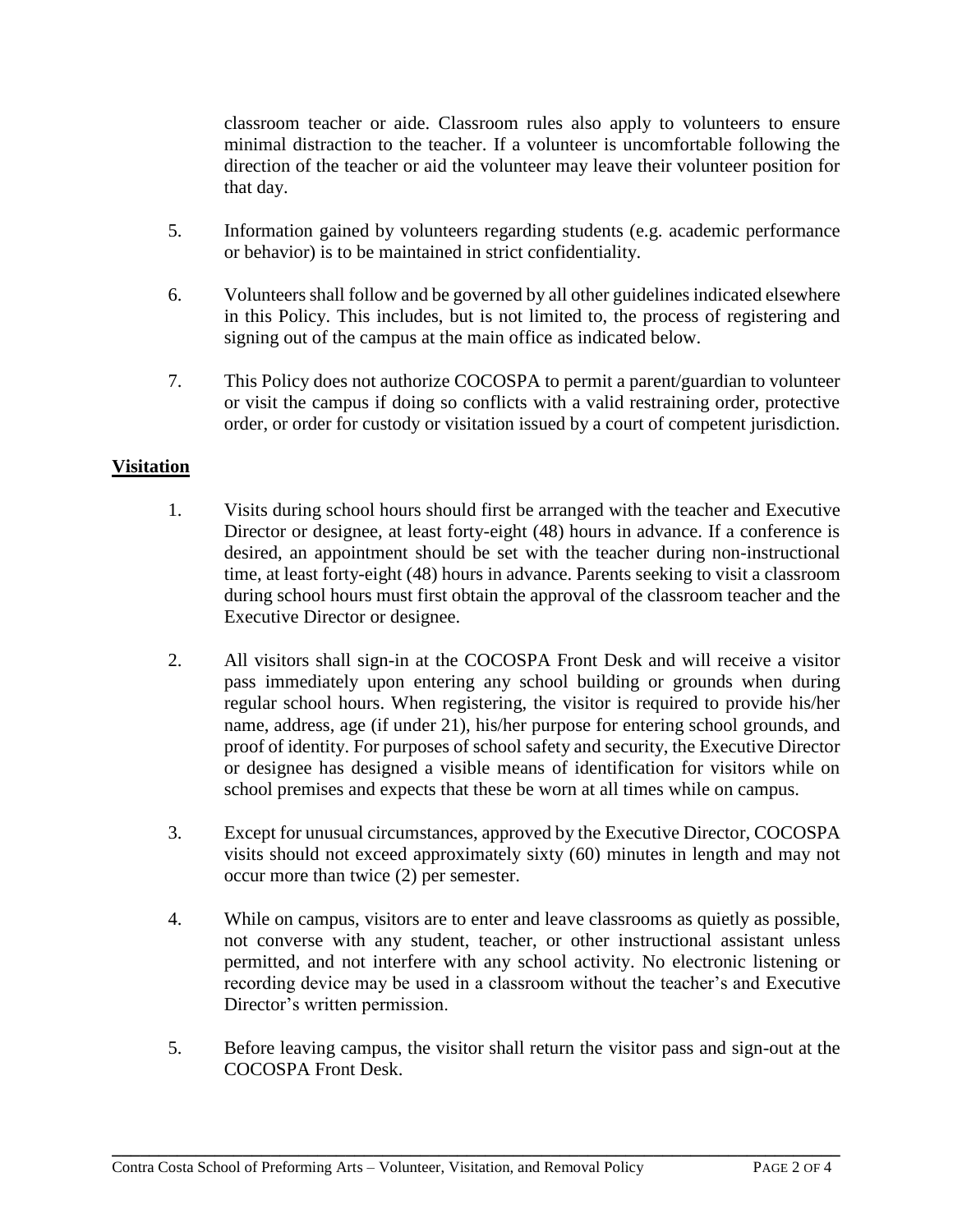- 6. The Executive Director, or designee, may refuse to register a visitor or volunteer if it is believed that the presence of the visitor or volunteer would cause a threat of disruption or physical injury to teachers, other employees, or students.
- 7. The Executive Director or designee may withdraw consent to be on campus even if the visitor has a right to be on campus whenever there is reason to believe that the person has willfully disrupted or is likely to disrupt COCOSPA's orderly operation. If consent is withdrawn by someone other than the Executive Director, the Executive Director may reinstate consent for the visitor if the Executive Director believes that the person's presence will not constitute a disruption or substantial and material threat to COCOSPA's orderly operation. Consent can be withdrawn for up to fourteen (14) days.
- 8. The Executive Director or designee may request that a visitor who has failed to register, or whose registration privileges have been denied or withdrawn, promptly leave school grounds. When a visitor is directed to leave, the Executive Director or designee shall inform the visitor that if he/she reenters the school without following the posted requirements he/she will be guilty of a misdemeanor.
- 9. Any visitor that is denied registration or has his/her registration revoked may request a conference with the Executive Director. The request shall be in writing, shall state why the denial or revocation was improper, shall give the address to which notice of conference is to be sent, and shall be delivered to the Executive Director with fourteen (14) days of the denial or revocation of consent. The Executive Director shall promptly mail a written notice of the date, time, and place of the conference to the person who requested the conference. A conference with the Executive Director shall be held within seven (7) days after the Executive Director receives the request. If no resolution can be agreed upon, the Executive Directorshall forward notice of the complaint to the COCOSPA Board of Directors. The COCOSPA Board of Directors shall address the Complaint at the next regular board meeting and make a final determination.
- 10. At each entrance to the campus, signs shall be posted specifying the hours during which registration is required, stating where the office of the Executive Director or designee is located, and what route to take to that office, and setting forth the penalties for violation of this policy.
- 11. The Executive Director or designee shall seek the assistance of the police in managing or reporting any visitor in violation of this Policy.

# **Penalties**

1. Pursuant to the California Penal Code, if a visitor does not leave after being asked or if the visitor returns without following the posted requirements after being directed to leave, he/she will be guilty of a crime as specified which is punishable